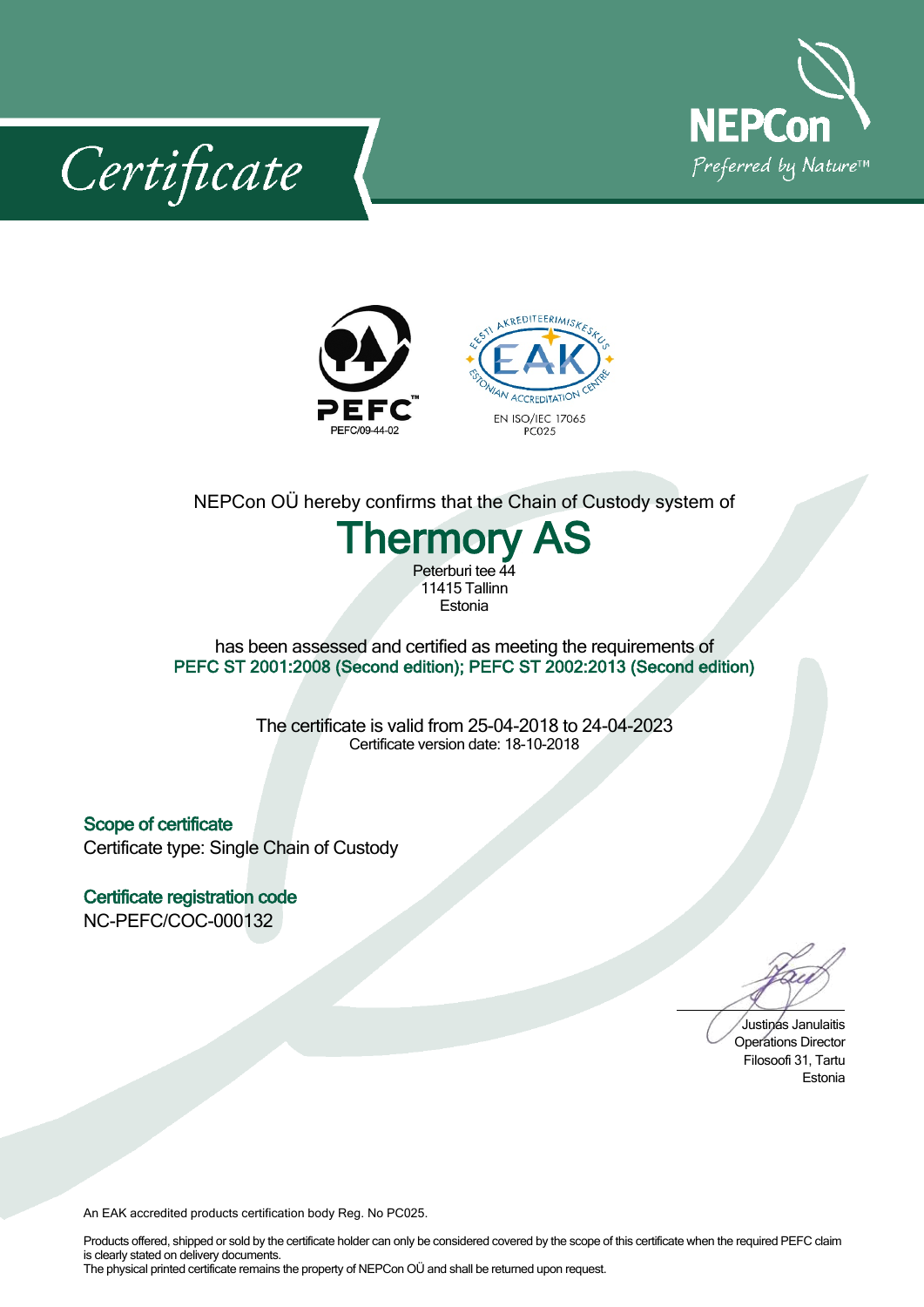

## **Annex A: Scope of Thermory AS PEFC Chain of Custody Certificate NC-PEFC/COC-000132**

| <b>Product Group</b>                                                   | <b>PEFC Claims</b>                | <b>CoC Method</b>   | <b>Input Material Category</b>        |
|------------------------------------------------------------------------|-----------------------------------|---------------------|---------------------------------------|
| 01030 - Chips and particles                                            | <b>PEFC Controlled</b><br>Sources | Physical separation | Certified material; Other<br>material |
| 01040 - Wood residues                                                  | <b>PEFC Controlled</b><br>Sources | Physical separation | Certified material; Other<br>material |
| 02010 - Fuelwood (incl<br>chips, residues, pellets,<br>brickets, etc.) | <b>PEFC Controlled</b><br>Sources | Physical separation | Certified material; Other<br>material |
| 03020 - Sawnwood                                                       | x% PEFC Certified                 | Physical separation | Certified material                    |
| 04020 - Finger Jointed<br>Lumber                                       | x% PEFC Certified                 | Physical separation | Certified material                    |
| 04030 - Glue Laminated<br><b>Products</b>                              | x% PEFC Certified                 | Physical separation | Certified material                    |
| 08034 - Flooring                                                       | x% PEFC Certified                 | Physical separation | Certified material                    |
| 08040 - Decorative wood                                                | x% PEFC Certified                 | Physical separation | Certified material                    |
| 09020 - Garden<br><b>Furniture/Outdoor Products</b>                    | x% PEFC Certified                 | Physical separation | Certified material                    |
| 09022 - Playground<br>equipment                                        | x% PEFC Certified                 | Physical separation | Certified material                    |
| 09023 - Terrace planks                                                 | x% PEFC Certified                 | Physical separation | Certified material                    |
| 09030 - Lining, weather<br>board                                       | x% PEFC Certified                 | Physical separation | Certified material                    |

Products offered, shipped or sold by the certificate holder can only be considered covered by the scope of this certificate when the required PEFC claim is clearly stated on delivery documents.

The physical printed certificate remains the property of NEPCon OÜ and shall be returned upon request.